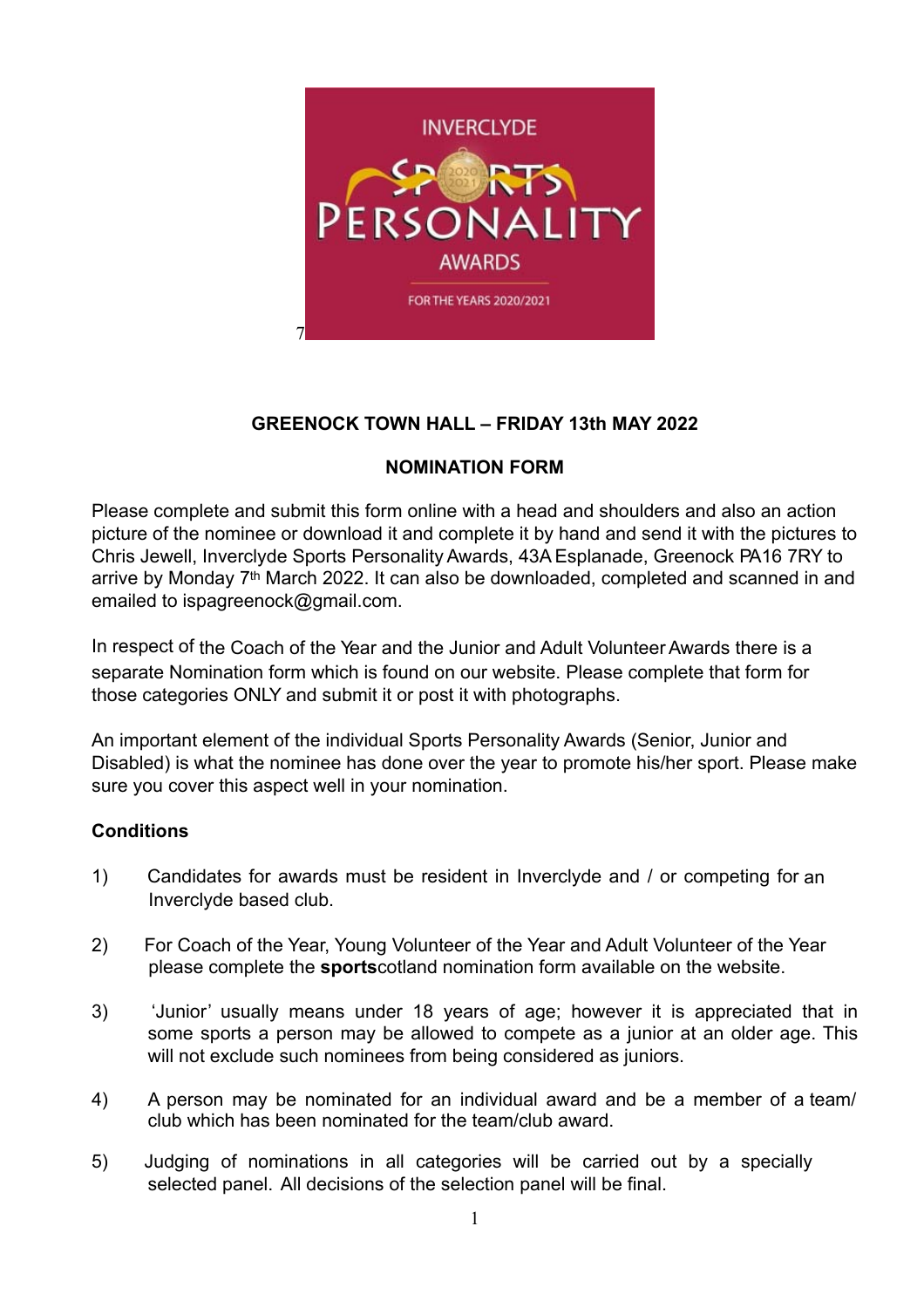### **NOMINEE FOR AN AWARD**

**Name** 

**Age as at 31 Dec 2021** 

**Address** 

**Post Code** 

**Daytime Tel. No.** 

**Mobile Tel No.** 

**Email address** 

**Sport** 

**Club** 

**Governing Body** 

| PERSON MAKING THE NOMINATION |  |  |  |
|------------------------------|--|--|--|
|------------------------------|--|--|--|

**Name** 

**Address** 

**Post Code** 

**Email address** 

**Daytime Tel No.** 

**Mobile Tel No.** 

**Date submitted** 

**CATEGORY OF AWARD (tick all being nominated for)** 

Senior Sports Personality of the Year Junior Sports Personality of the Year Disabled Sports Personality of the Year Team of the Year School Team of the Year Club of the Year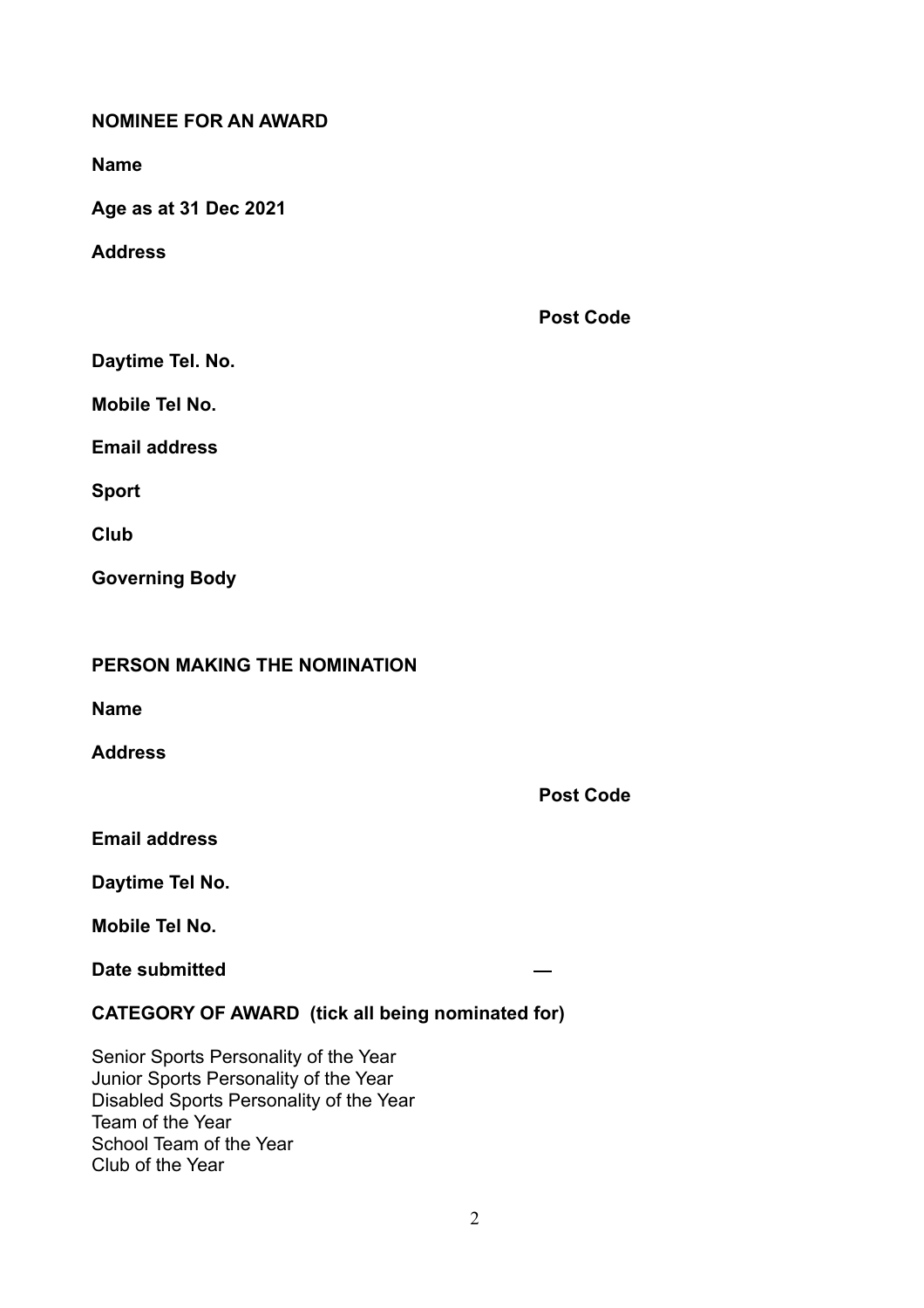[www.inverclydesportspersonality.com](http://www.inverclydesportspersonality.com)

#### **AWARDS AND ACHIEVEMENTS ATTAINED DURING 2020/21**

### *At local level*

usually means under 18 years of age; however, it is appreciated that in some sports a person may be allowed to compete as a junior at an older age. This will not exclude such nominees from being considered as juniors.

*At national level*